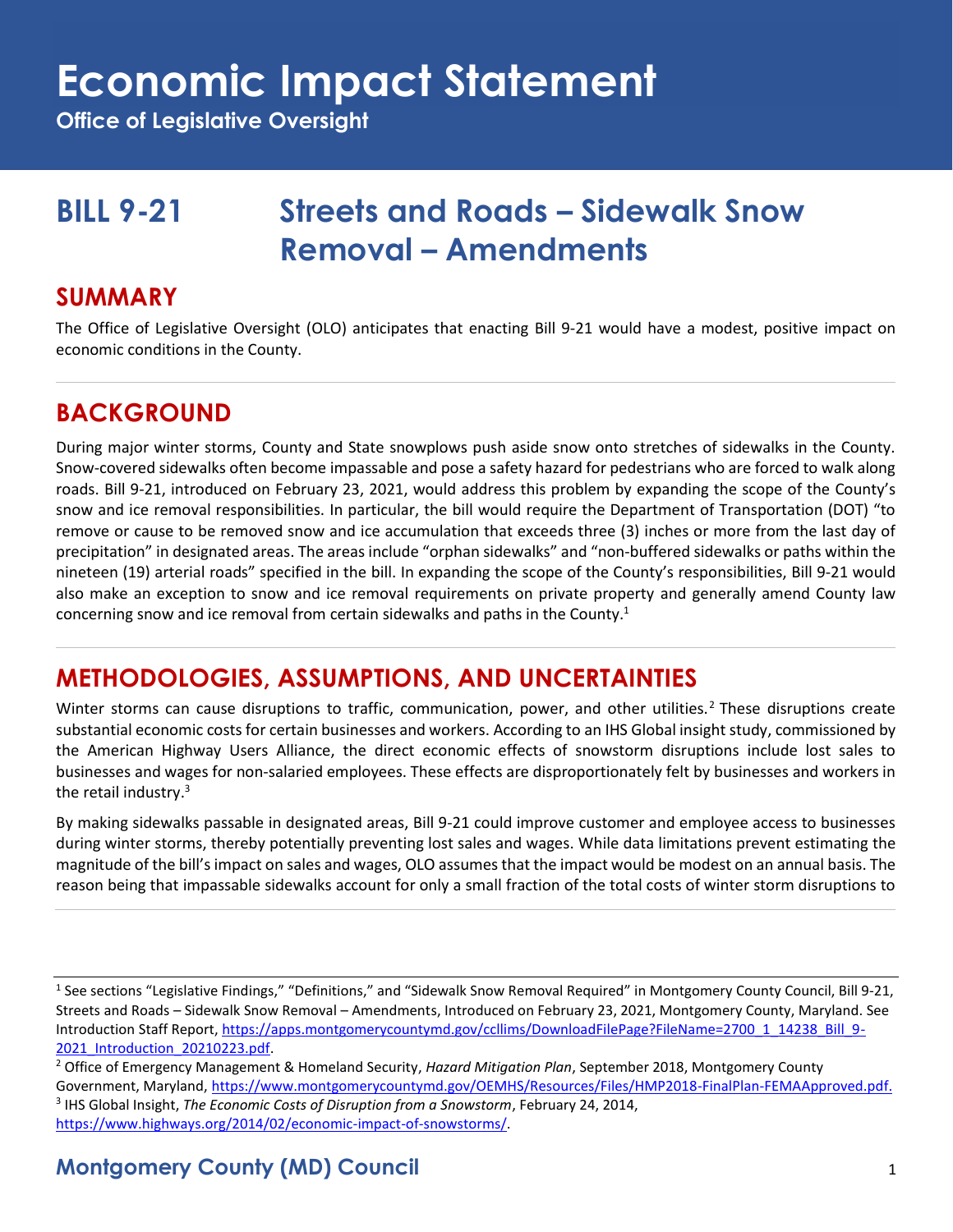# **Economic Impact Statement**

**Office of Legislative Oversight**

businesses and workers. It is worth noting however that these potential costs are recurring. For this reason, any net income gains from preventing business sales and wage loss would accumulate over time.

### **VARIABLES**

The primary variables that would affect the economic impacts of Bill 9-21 are:

- Average annual wage loss to residents caused by impassable sidewalks in designated areas;
- Average annual business sales loss caused by impassable sidewalks in designated areas; and
- Reduction in time in which sidewalks in designated areas are impassable.

## **IMPACTS**

**WORKFORCE** ▪ **TAXATION POLICY** ▪ **PROPERTY VALUES** ▪ **INCOMES** ▪ **OPERATING COSTS** ▪ **PRIVATE SECTOR CAPITAL INVESTMENT** ▪ **ECONOMIC DEVELOPMENT** ▪ **COMPETITIVENESS**

#### **Businesses, Non-Profits, Other Private Organization**

OLO believes that Bill 9-21 would have a modest, positive impact on some businesses in the designated areas, particularly retail businesses. To the extent that improving customer walkable access to businesses prevents reductions in sales, the bill would increase net business income. Improving walkable access may also prevent disruptions to the workforces. Moreover, by expanding the County's snow and ice removal responsibilities, it is possible that some businesses may experience a decrease in operating costs associated with sidewalk snow removal.

OLO does not believe that Bill 9-21 would impact the Council's other priority indicators, namely private sector capital investment, property values, taxation policy, economic development, and competitiveness.<sup>4</sup>

#### **Residents**

OLO believes that Bill 9-21 would have a modest, positive impact on some non-salaried employees of businesses in the designated areas. Improving walkable access to their place of employment businesses may prevent unwanted time off from work, thereby increasing net incomes.

## **QUESTIONS FOR CONSIDERATION**

Not applicable

## **WORKS CITED**

IHS Global Insight. *The Economic Costs of Disruption from a Snowstorm*. February 24, 2014.

<sup>4</sup> For the Council's priority indicators, see Montgomery County Code, Sec. 2-81B. Economic Impact Statements, *https://codelibrary*. [amlegal.com/codes/montgomerycounty/latest/montgomeryco\\_md/0-0-0-80894.](https://codelibrary.amlegal.com/codes/montgomerycounty/latest/montgomeryco_md/0-0-0-80894)